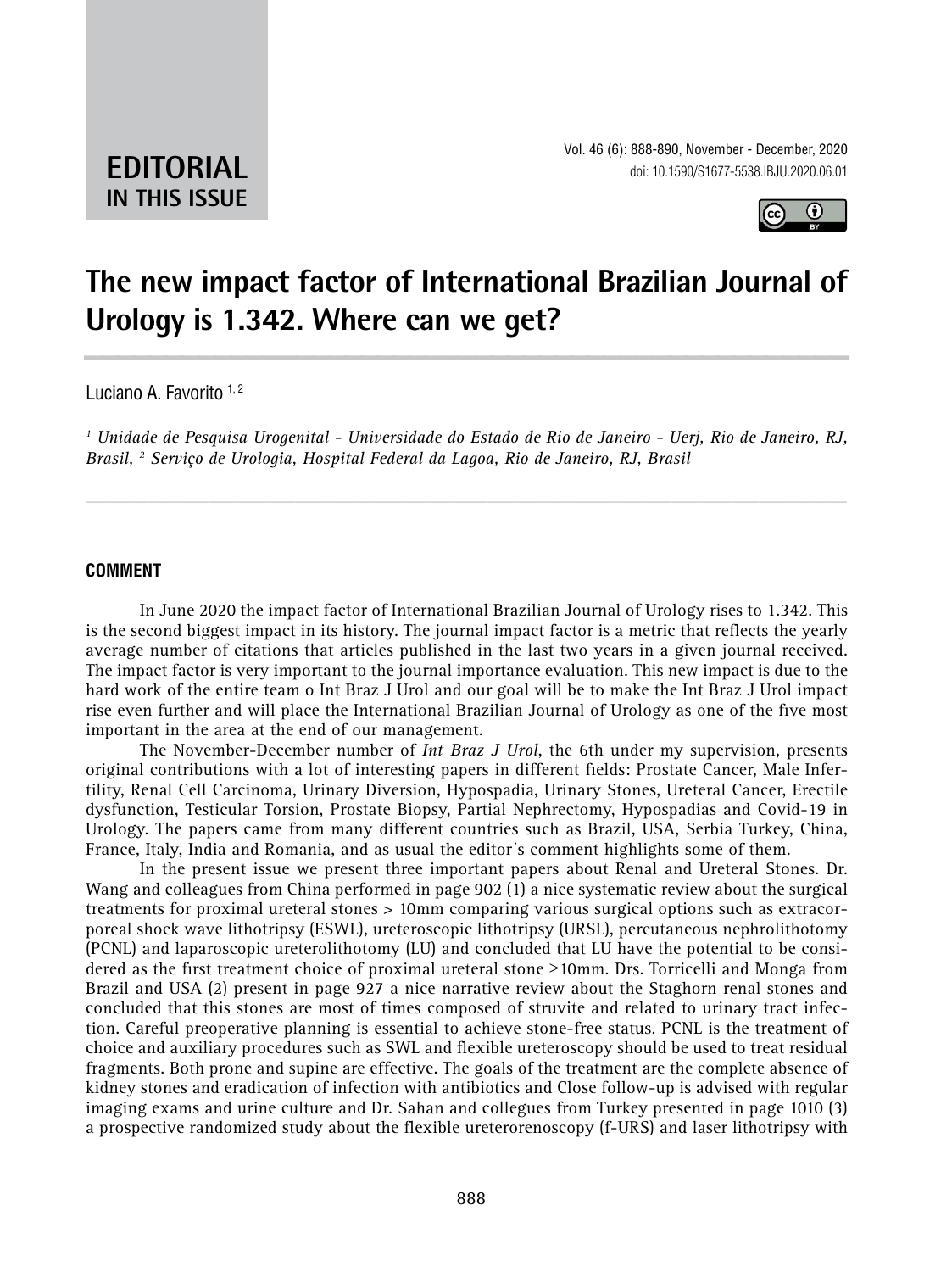regional anesthesia vs general anesthesia and concluded that both general anesthesia and regional anesthesia are equally effective and safe anesthesia methods for f-URS procedures. However, regional anesthesia group showed significantly increased likelihood of bradycardia and mucosal injury during surgery, and significantly decreased surgeon comfort during surgery. The editor in chief would like to highlight the following works too:

Dr. Wang and collegues from China (4) on page 934 evaluated the efficiency of an energy density of 0.05mj/mm2 of low intensity extracorporeal shockwave therapy (Li-ESWT) on erectile dysfunction (ED) patients and concluded that the energy flux density (EFD) of 0.05 of Li-ESWT could improve the erectile function of ED patients with PDE5i response. In addition, EFD of 0.05 of Li-ESWT treatment could turn PDE5i non responders to responders.

Dr. Alger and collegues (5) from USA performed on page 962 an interesting study about the impact of obesity on perioperative outcomes and urethral stricture recurrence after anterior urethroplasty and concluded that despite the association with increased urethral stricture length and estimated blood loss, obesity is not predictive of adverse perioperative outcomes or stricture recurrence. Obese patients should be offered urethral reconstruction, but patient selection and preoperative counseling remain imperative.

Dr. Dias Filho and collegues (6) from Brazil performed on page 972 an interesting study about the presentation delay, misdiagnosis rate, inter-hospital transfer times and testicular salvage for testicular torsion patients treated in our state's public health system and concluded that the low overall testicular salvage rates originated from a large proportion of late presentations combined with long transfer times caused by frequent misdiagnoses. The authors results indicate that efforts to improve salvage rates should aim at enhancing population-wide disease awareness and continuously updating physicians working at primary and secondary levels-of-care about scrotal emergencies.

Dr. Sivaraman and collegues (7) from Italy developed on page 984 an interesting study about focal therapy (FT) for localized prostate cancer (PCa) treatment is raising interest and concluded that HIFU FT guided by MRI-US fusion may allow improved functional outcomes and fewer complications compared to US-guided HIFU FT alone.

Dr. Sefik and collegues (8) from Turkey analyzed on page 993 the course of anxiety and depression before and after transrectal ultrasound-guided prostate biopsy (TRUS-Bx) and in the postoperative 1st month when the histopathological biopsy result was obtained and concluded that pre-biopsy anxiety disappeared after BX, but there was a significant increase in anxiety and depression in patients after the diagnosis of malignancy.

Dr. Zidde and collegues from Brazil (9) performed an interesting translational study on page 1021 (the cover paper in this number) about the arterial segments of ovine kidney and analyze arterial injuries caused by simulated partial nephrectomy of cranial pole. The authors concluded that the segmental distribution of renal artery, the proportional volume of each segment and arterial injuries after cranial pole resection in ovine kidneys are different from what is observed in human kidneys. Meanwhile, ovine kidneys show a primary segmental division on anterior and posterior, as in humans, but different from swine. These anatomical characteristics should be considered when using ovine as animal models for renal experimental and/or training procedures.

Dr. Bandinni and collegues from Serbia, Romania, India and Italy (10) performed on page 1029 evaluated the feasibility of vacuum physiotherapy meant to decrease graft contraction and recurrent penile curvature (PC), hence successful tubularization and a straight penis in patients underwent two- -stage buccal mucosa graft (BMG) urethroplasty, in proximal hypospadias repair and concluded that physiotherapy with the vacuum device is safe, easy and practically feasible. Our vacuum physiotherapy protocol had high compliance rate. Vacuum physiotherapy should be considered for further assessment in patients undergoing two stage hypospadias repair using buccal mucosa.

Dr. Gomes and collegues from Brazil (11) on page 1042 evaluated the impact of COVID-19 on clinical practice, income, health and lifestyle behavior of Brazilian urologists during the month of April 2020 and concluded that COVID-19 produced massive disturbances in Brazilian urologists' prac